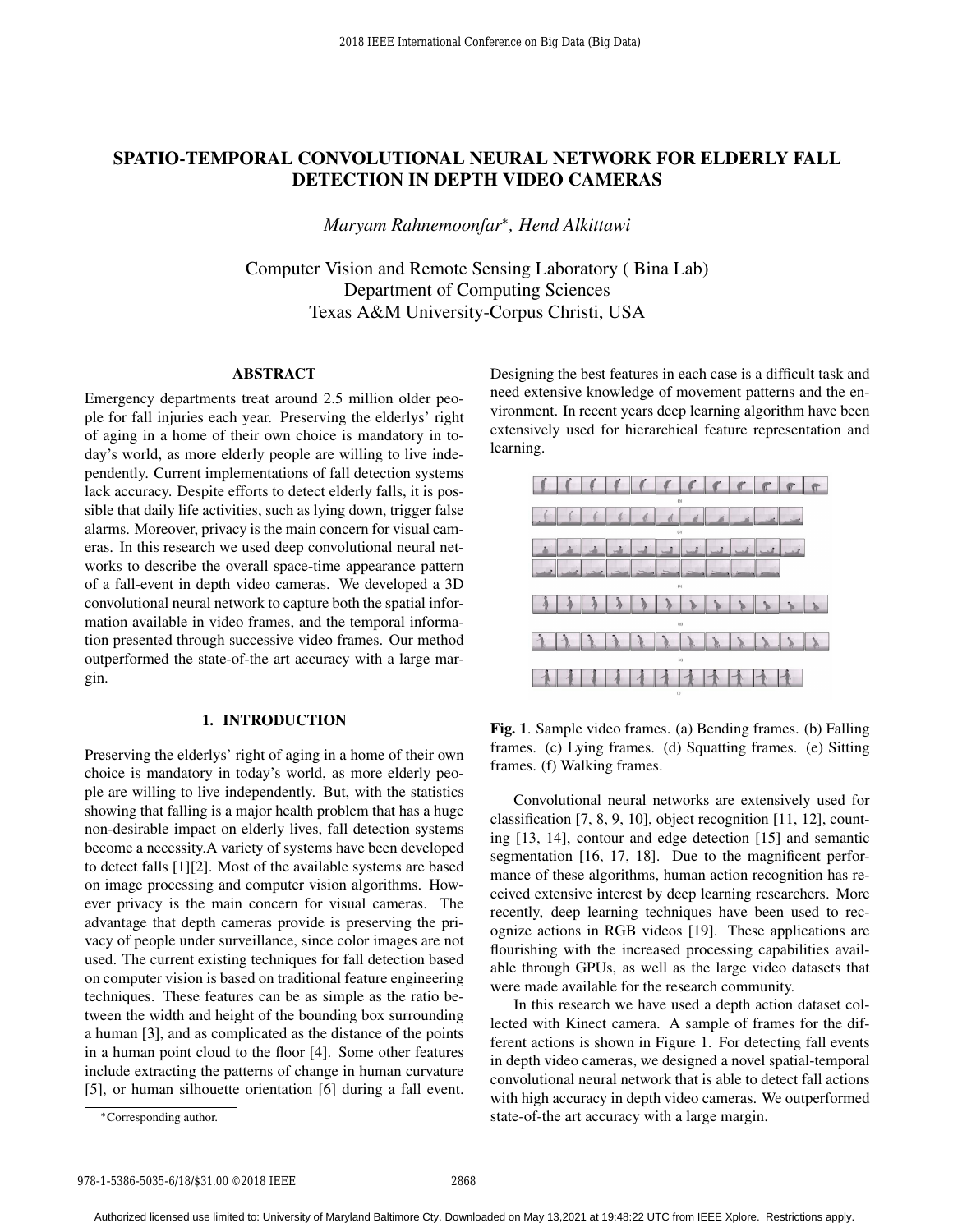## 2. RELATED WORKS

Fall detection systems can be generally categorized under the following types: context-aware systems, wearable devices, and cellphone based systems [1]. In context-aware systems, sensors are deployed in the environment to detect falls. The most commonly used sensors, in more recent research, are wide angle cameras[20], and depth cameras [4][21][6][5]. Installing cameras with other sensors such as microphones [22] and pressure sensors [23] is also a common approach. Radars are another type of sensor that is used in context-aware systems to sense motions based on the wavelet transform [24]. Wearable devices can be defined as miniature electronic sensor-based devices that are worn by the bearer, under, with, or on top of clothing. For these systems accelerometers are mainly used [25]. Approaches that uses cellphones for fall-detection take advantage of the accelerometers embedded in mobile devices. These approaches also use the built-in communication functionality in cellphones for designing fall-detection systems [26].

Context-aware systems in general are superior over wearable devices in terms of reliability as there are no chances of forgetting or losing them. Occlusion represents a considerable constraint for systems based on computer vision [21]. The advantage that depth cameras provide is preserving the privacy of people under surveillance, since color images are not used. To classify the events as falls or non-falls, techniques such as Decision Trees [21], Support Vector Machine [27], Kalman Filtering [20], Thresholding Techniques [4], and Nearest-neighbor Rule [4] are used. Overall, the selection of a classification technique often depends on the set of features obtained to map an input to an output. For fall-detection systems that are based on computer vision approaches, these features can be as simple as the ratio between the width and height of the bounding box surrounding a human [3], and as complicated as the distance of the points in a human point cloud to the floor [4]. Some other features include extracting the patterns of change in human curvature [5], or human silhouette orientation [6] during a fall event. The focus of the research in this area is to design the best features that would correctly identify fall events, with the minimum false alarms ratio.

Deep learning algorithms allow the system to learn the best features to recognize human actions in videos. One class for human action recognition using deep learning relies on applying convolutional neural networks to process video frames [19][28][29]. The work presented in [19] uses Sports-1M dataset with one million videos representing 487 human action classes. In their work, the authors stack the video frames and feed them to a multi-resolution CNN. The multi-resolution network has two streams for processing; a low-resolution stream and a high-resolution stream. The authors also have investigated multiple approaches for fusing temporal data in the convolutional neural network. The approaches include a single-frame model, early-fusion, latefusion and slow-fusion. In [28], the authors use two-stream convolutional neural network. One stream is used to capture the spatial information by processing single frames. The other stream is used to capture the temporal information by processing multi-frame optical flow representations. A 3D convolutional neural network was used in [29] to extract the spatial and temporal information encoded in successive video frames. The datasets used to test this 3D architecture are the TRECVID 2008 and the KTH with more than 49-hour videos. Bounding boxes were drawn around humans in the scene to keep track of them. Video frames were fed into the network which consists of two 3D convolutional layers, two pooling layers, one 2D convolutional layer, and one fully connected layer. In most cases, the classification based on the CNN approach achieves good results. For RGB video frames, these results can be due to the association of human actions with the presence of certain objects in the scene. For example, for a human action to be classified as swimming, a water surface needs to be present in the scene.

## 3. METHODOLOGY

Convolutional Neural Networks, (CNNs), are a subclass of feedforward neural networks that are mainly used for processing images. The building block of a CNN is the convolutional layer. This layer has neurons connected to local regions in the input image and it is where most of the computations are performed. The convolutional layer represents filters whose parameters are learned by the network. The pooling layer of the CNN is used to down sample the activation volume that results from the convolutional layer. This has an important role for reducing the amount of computations. For image classification problems, the fully connected layer is used to compute the scores of classes. The neurons of this layer are connected to all activations in the previous layer. The output of this layer is a vector holding the class prediction for an input image. To turn these predictions into class probabilities, a softmax function is applied.

In this study we designed a spatial-temporal 3D convolutional neural network for fall-detection. The input to the network is a video of size  $99 \times 160 \times 120 \times 3$ . The video is then goes through the first 3D convolutional layer. This layer has 96 filters each of size  $25 \times 11 \times 11$ , where the filter spans the videos with a stride of 3 in the spatial domain and a stride of 3 in the temporal domain. The size of the filter in the temporal domain was chosen such that the network looks at sufficient number of frames before updating it's parameters. So, based on the conducted experiments using around onefourth the number of video frames served this purpose. Next, we have a max-pooling layer that down-samples the resulting activation volume by 2 in every dimension. Following this pooling layer we have a second convolutional layer of 256 filters each of size  $15\times5\times5$  that span the video with a stride of 2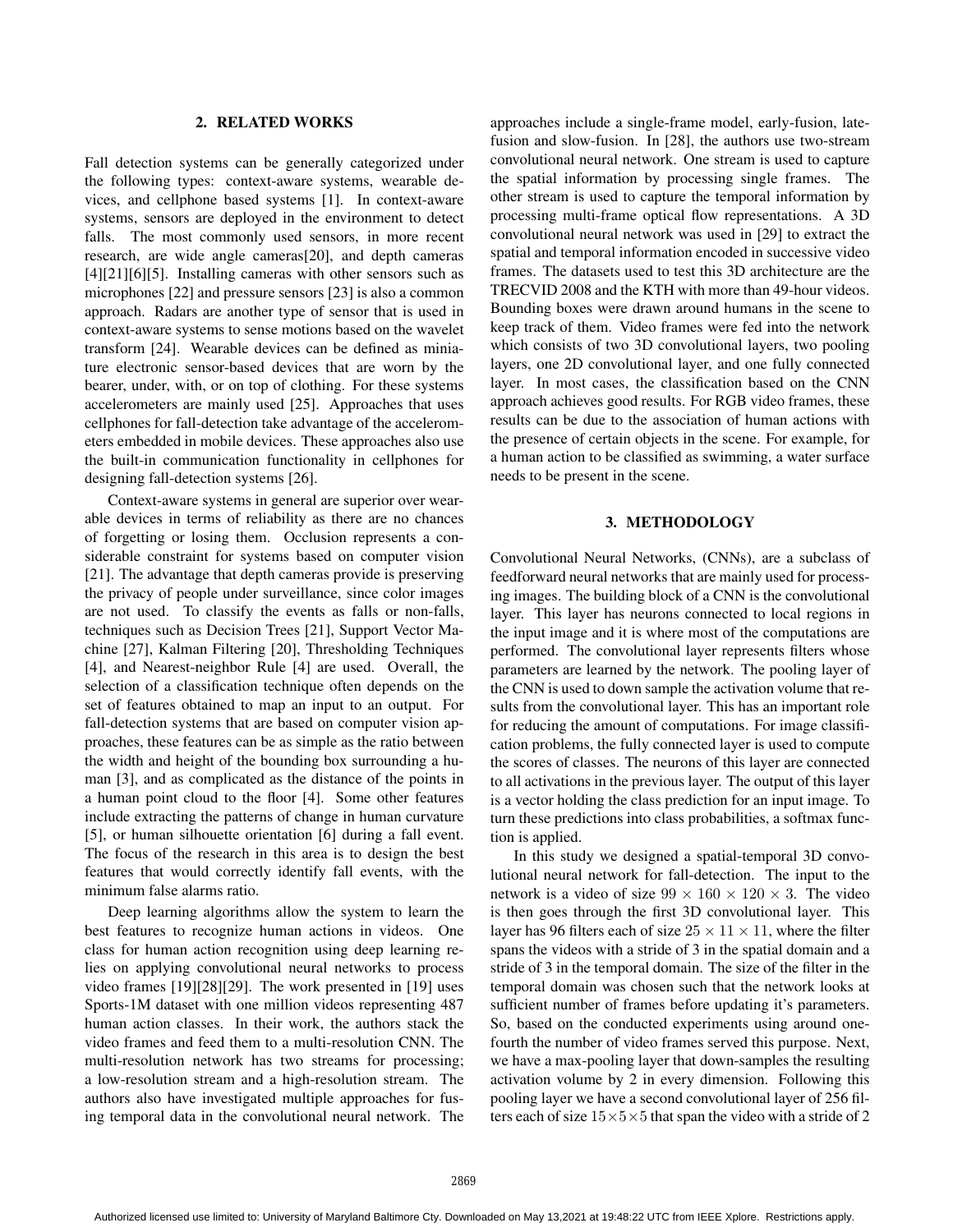in both spatial and temporal domains. Again, a pooling layer, with the same properties as the first pooling layer, follows this convolutional layer. We then have three convolutional layers of sizes  $5 \times 3 \times 3$ ,  $1 \times 3 \times 3$  and  $1 \times 3 \times 3$  respectively. These convolutional layers are followed by a pooling layer. A summary of the filter sizes and strides for each layer is listed in table 1. Finally, a fully-connected layer of 128 neurons is followed by another fully connected layer whose number of neurons is associated with the number of classes in the problem are used. A softmax function is applied to the output of the last fully-connected layer to compute the classes' probabilities.

| Layer             |                | <b>Spatial Filter</b> | <b>Temporal Filter</b> |                |  |
|-------------------|----------------|-----------------------|------------------------|----------------|--|
|                   | Size           | Stride                | Size                   | Stride         |  |
| Conv1             | 11             | 3                     | 25                     | 3              |  |
| Pool1             | $\overline{2}$ | $\overline{c}$        | $\overline{2}$         | $\overline{c}$ |  |
| Conv2             | 5              | $\overline{c}$        | 15                     | $\overline{c}$ |  |
| Pool <sub>2</sub> | $\overline{2}$ | 2                     | $\overline{2}$         | $\overline{2}$ |  |
| Conv3             | 3              | 1                     | 5                      | 3              |  |
| Conv4             | 3              | 1                     | 1                      | $\overline{c}$ |  |
| Conv5             | 3              | 1                     | 1                      | $\overline{c}$ |  |
| Pool3             | $\overline{c}$ | 2                     |                        | 2              |  |

Table 1. A summary of the filter sizes and strides for each layer in the deep fall-detection system.

To train the network, Adam Optimizer algorithm was used. This is a gradient-based algorithm which requires little memory and is very efficient in terms of computations. The use of Adam optimizer fits problems of large data and parameters. Practically, this optimizer works well compared to other stochastic optimization methods [30]. The loss function used is the cross-entropy function given by equation 1. Using this function the optimizer minimizes the sum of the difference between labels and predictions of all samples in a batch.

$$
Cost = -\sum_{i=2}^{i=N} Label_i - log(Prediction_i)
$$
 (1)

After experimenting with different hyper-parameters, the hyper-parameters of the network were set as follows: 0.7 for the dropout rate, 10 for the batch size, and 1e-4 for the learning rate. Two values for the dropout rate were evaluated; 0.5 and 0.7. Using the dropout technique means that the network randomly and temporarily removes some of the network units and their connections. Thus, the higher dropout rate is, the lower overfitting the network has [31]. Two values for the learning rate were also used for performance comparison, 1e-4 and 1e-8. The learning rate is used by the optimizer to adjust the weights and biases of the network. Different combinations

of these values were tested, with accuracies below 70% for all combinations other than 0.7 for dropout rate, and 1e-4 for the learning rate. Several values for the batch size were tested.

The values of the batch size with a training set of 810 videos were: 10, 15, 18, and 30. The values of the batch size for a testing set of 265 videos was set to 5.

## 4. EXPERIMENTAL RESULTS

This study uses the SDUFall dataset[5] which contains 6 actions performed by twenty young people. These action are: bending, falling down, lying, squatting, sitting and walking. Men and women participants performed each action multiple times. The conditions under which these actions were captured are different based on the lighting conditions, and the direction and position of the stunt relative to the camera. The Microsoft Kinect sensor was installed at 1.5m height. The videos were recorded at 30 frames per second, with a  $640 \times 480$  frame size. On average, the length of a video is 5.6 seconds.

The results for depth videos classification were obtained based on two methods. One method distinguishes between all six classes presented in the dataset. The other classifies fall events among non-fall events. Following are the results in details.

#### 4.1. Six-Class Classification

In this method, each video was given a label as bending, falling, lying-down, sitting, squatting, or walking. For the training phase, 135 videos were used per each action. The overall training time was around 32 minutes. A total of 265 videos were used for testing. The number of videos used for testing per class is as follows: 34 videos for bending, 55 videos for falling, 35 videos for lying-down, 57 videos for sitting, 46 videos for squatting, and 38 videos for walking.

The estimated time for classifying one video is around 23 seconds. So, the system could achieve real time performance. The confusion matrix for the 6-class action recognition is shown in Table 2.

The system could achieve 87.28% accuracy on fall events classification. The system could also achieve high specificity by correctly identifying daily life activities as non-falls. Interestingly, all lying-down events were correctly classified. The majority of miss classified falling events are given a lying-down label. This can be due to the fact that the dataset have simulated falls. Therefore, some of the fall events were performed more like lying-down events rather than falling events.

Samples of the correctly classified and miss classified falling video frames are shown in Figures 2 and 3, respectively.

It can be seen that the miss-classified video frames share some patterns with a lying-down action, where the human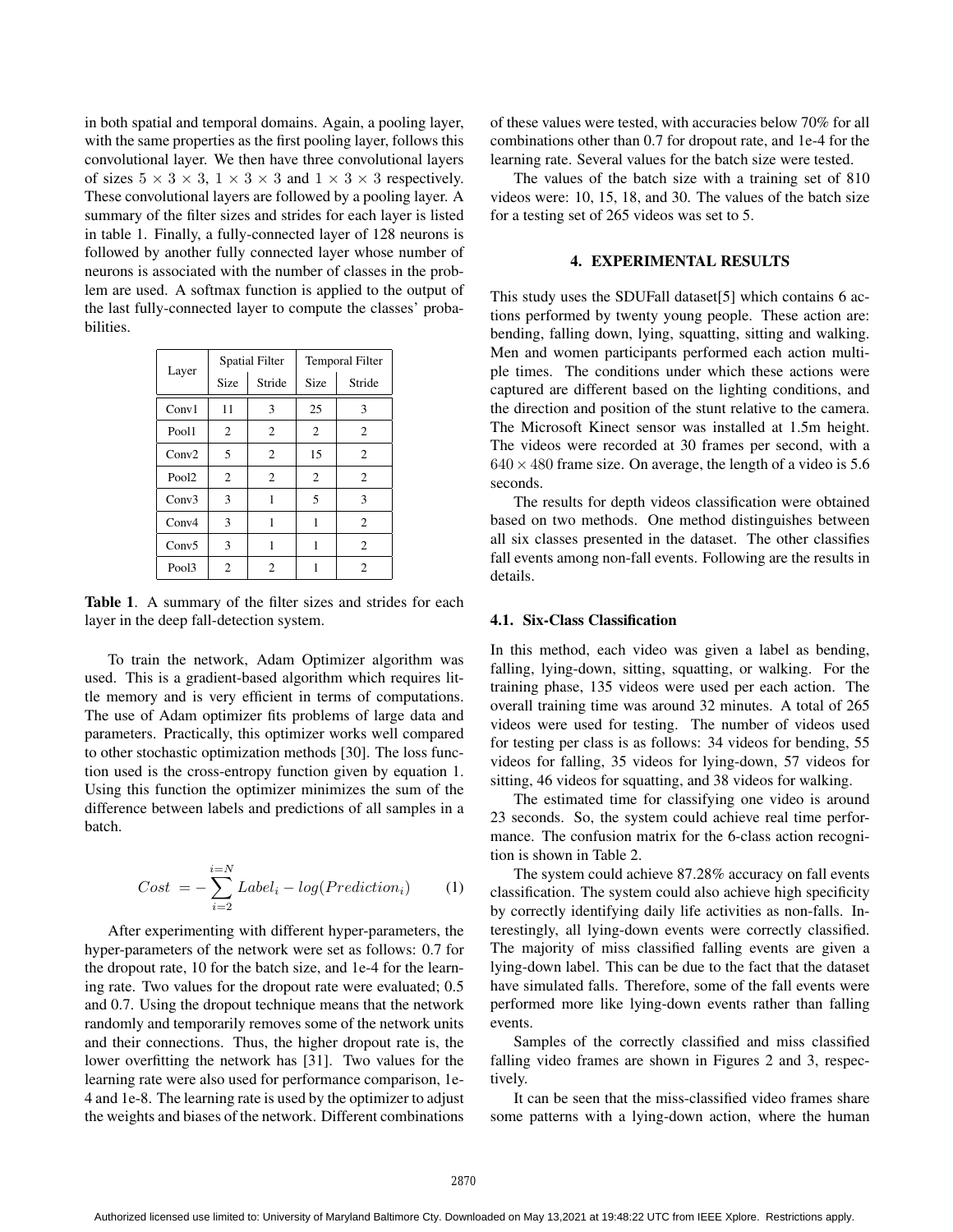| 93.2%      | Bending  | Falling  | Lying-Down   | Sitting        | Squatting      | Walking      |
|------------|----------|----------|--------------|----------------|----------------|--------------|
| Bending    | 91.18    | $\theta$ | $\theta$     | $\overline{0}$ | 8.82           | 0            |
| Falling    | 0        | 87.28    | 12.72        | $\overline{0}$ | 0              | 0            |
| Lying-Down | $\theta$ | $\theta$ | 100          | $\overline{0}$ | $\mathbf{0}$   | $\mathbf{0}$ |
| Sitting    | 3.51     | $\Omega$ | $\mathbf{0}$ | 94.74          | $\overline{0}$ | 1.75         |
| Squatting  | 8.70     | $\theta$ | $\theta$     | $\overline{0}$ | 91.30          | $\theta$     |
| Walking    | 2.63     | $\Omega$ | $\theta$     | $\Omega$       | $\Omega$       | 97.37        |

Table 2. The confusion matrix for the 6-class action recognition. It shows the percentages for accuracies.



Fig. 2. Sample of a correctly classified falling video frames using the six-class classification method.

bends towards a mattress.

## 4.2. Fall versus Non-Fall Classification

The goal of this research is to correctly classify fall-events as fall-events, otherwise, events should be classified as non-fall events. Using this approach, each video was given a label, either fall or non-fall. The average accuracy of the system is 97.58%. To the best of our knowledge, this is the highest accuracy reported for fall-event recognition on SDUFall dataset.

Table 3, shows a comparison of our approach to approaches which uses hand-crafted features such as the orientation volume and the curvature scale space of human silhouettes.

# 5. CONCLUSION

In conclusion, the research presented in this study shows that deep learning based algorithms are suitable for recognizing fall-event patterns. It is observed that the deep learning based pattern representations help increasing the accuracy for falldetection systems as compared to traditional pattern representation techniques such as the orientation volume and the



Fig. 3. Sample of a miss- classified falling video frames using the six-class classification method.

| Methods           | Accuracy |  |  |
|-------------------|----------|--|--|
| BoW-VPSO-ELM[5]   | 86.83    |  |  |
| <b>FV-SVM[32]</b> | 88.83    |  |  |
| BoSOV-Bayes[6]    | 91.89    |  |  |
| Our method        | 97.58    |  |  |

Table 3. Comparison of the performance of the fall vs. nonfall action recognition. It shows the percentages for accuracies.

curvature scale space of human silhouettes. The main idea in this research is to identify the aforementioned patterns using spatio-temporal features. These spatio-temporal features were automatically learned and extracted using 3D convolution neural network.

#### 6. REFERENCES

- [1] Raul Igual, Carlos Medrano, and Inmaculada Plaza, "Challenges, issues and trends in fall detection systems," *Biomedical engineering online*, vol. 12, no. 1, pp. 1, 2013.
- [2] Muhammad Mubashir, Ling Shao, and Luke Seed, "A survey on fall detection: Principles and approaches," *Neurocomputing*, vol. 100, pp. 144–152, 2013.
- [3] Caroline Rougier, Jean Meunier, Alain St-Arnaud, and Jacqueline Rousseau, "Robust video surveillance for fall detection based on human shape deformation," *IEEE Transactions on Circuits and Systems for Video Technology*, vol. 21, no. 5, pp. 611–622, 2011.
- [4] Bogdan Kwolek and Michal Kepski, "Improving fall detection by the use of depth sensor and accelerometer," *Neurocomputing*, vol. 168, pp. 637–645, 2015.
- [5] Xin Ma, Haibo Wang, Bingxia Xue, Mingang Zhou, Bing Ji, and Yibin Li, "Depth-based human fall detec-

Authorized licensed use limited to: University of Maryland Baltimore Cty. Downloaded on May 13,2021 at 19:48:22 UTC from IEEE Xplore. Restrictions apply.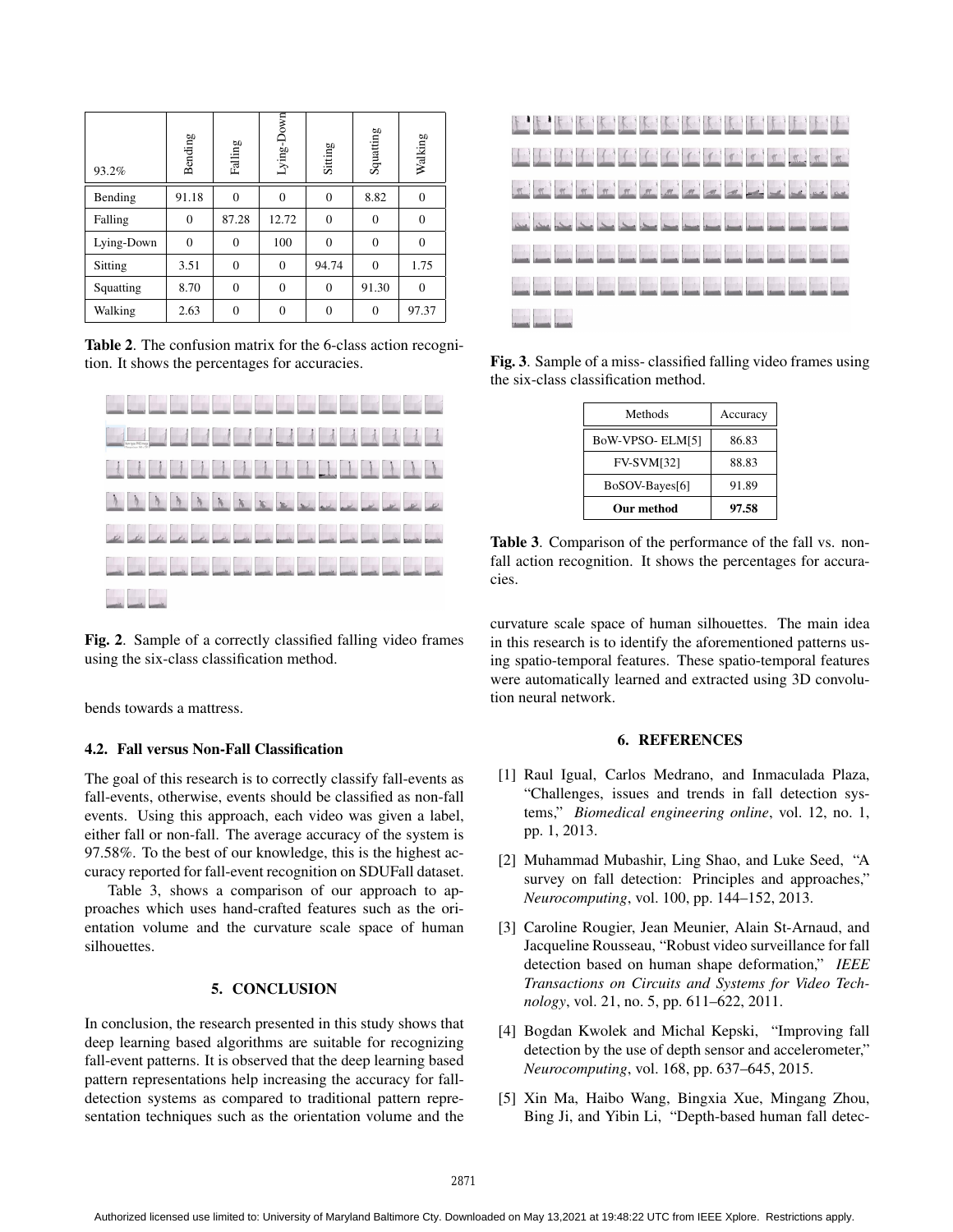tion via shape features and improved extreme learning machine," *IEEE journal of biomedical and health informatics*, vol. 18, no. 6, pp. 1915–1922, 2014.

- [6] Erdem Akagunduz, Muzaffer Aslan, Abdulkadir Sengur, Haibo Wang, and Melih Ince, "Silhouette orientation volumes for efficient fall detection in depth videos," *IEEE journal of biomedical and health informatics*, 2016.
- [7] Alex Krizhevsky, Ilya Sutskever, and Geoffrey E Hinton, "Imagenet classification with deep convolutional neural networks," in *Advances in Neural Information Processing Systems 25*, F. Pereira, C. J. C. Burges, L. Bottou, and K. Q. Weinberger, Eds., pp. 1097–1105. Curran Associates, Inc., 2012.
- [8] Karen Simonyan and Andrew Zisserman, "Very deep convolutional networks for large-scale image recognition," *CoRR*, vol. abs/1409.1556, 2014.
- [9] C. Szegedy, Wei Liu, Yangqing Jia, P. Sermanet, S. Reed, D. Anguelov, D. Erhan, V. Vanhoucke, and A. Rabinovich, "Going deeper with convolutions," in *2015 IEEE Conference on Computer Vision and Pattern Recognition (CVPR)*, June 2015, pp. 1–9.
- [10] Clay Sheppard and Maryam Rahnemoonfar, "Real-time scene understanding for uav imagery based on deep convolutional neural networks," in *Geoscience and Remote Sensing Symposium (IGARSS), 2017 IEEE International*. IEEE, 2017, pp. 2243–2246.
- [11] R. Girshick, J. Donahue, T. Darrell, and J. Malik, "Rich feature hierarchies for accurate object detection and semantic segmentation," in *2014 IEEE Conference on Computer Vision and Pattern Recognition*, June 2014, pp. 580–587.
- [12] Bharath Hariharan, Pablo Arbeláez, Ross Girshick, and Jitendra Malik, *Simultaneous Detection and Segmentation*, pp. 297–312, Springer International Publishing, Cham, 2014.
- [13] Maryam Rahnemoonfar and Clay Sheppard, "Deep count: fruit counting based on deep simulated learning," *Sensors*, vol. 17, no. 4, pp. 905, 2017.
- [14] Maryam Rahnemoonfar and Clay Sheppard, "Realtime yield estimation based on deep learning," in *Autonomous Air and Ground Sensing Systems for Agricultural Optimization and Phenotyping II*. International Society for Optics and Photonics, 2017, vol. 10218, p. 1021809.
- [15] Hamid Kamangir, Maryam Rahnemoonfar, Dugan Dobbs, John Paden, and Geoffrey C Fox, "Detecting ice layers in radar images with deep hybrid networks,"

in *Proceedings of the IEEE Conference on Geoscience and Remote Sensing (IGARSS)*, 2018.

- [16] C. Farabet, C. Couprie, L. Najman, and Y. LeCun, "Learning hierarchical features for scene labeling," *IEEE Transactions on Pattern Analysis and Machine Intelligence*, vol. 35, no. 8, pp. 1915–1929, Aug 2013.
- [17] M. Mostajabi, P. Yadollahpour, and G. Shakhnarovich, "Feedforward semantic segmentation with zoom-out features," in *2015 IEEE Conference on Computer Vision and Pattern Recognition (CVPR)*, June 2015, pp. 3376–3385.
- [18] Maryam Rahnemoonfar, Murphy Robin, Marina Vicens Miguel, Dugan Dobbs, and Ashton Adams, "Flooded area detection from uav images based on densely connected recurrent neural networks," in *Geoscience and Remote Sensing Symposium (IGARSS), 2017 IEEE International*. IEEE, 2017, pp. 3743–3746.
- [19] Andrej Karpathy, George Toderici, Sanketh Shetty, Thomas Leung, Rahul Sukthankar, and Li Fei-Fei, "Large-scale video classification with convolutional neural networks," in *Proceedings of the IEEE conference on Computer Vision and Pattern Recognition*, 2014, pp. 1725–1732.
- [20] Khosro Rezaee, Javad Haddadnia, and Ahmad Delbari, "Modeling abnormal walking of the elderly to predict risk of the falls using kalman filter and motion estimation approach," *Computers & Electrical Engineering*, vol. 46, pp. 471–486, 2015.
- [21] Erik E Stone and Marjorie Skubic, "Fall detection in homes of older adults using the microsoft kinect," *IEEE journal of biomedical and health informatics*, vol. 19, no. 1, pp. 290–301, 2015.
- [22] Yun Li, KC Ho, and Mihail Popescu, "A microphone array system for automatic fall detection," *IEEE Transactions on Biomedical Engineering*, vol. 59, no. 5, pp. 1291–1301, 2012.
- [23] Huan-Wen Tzeng, Mei-Yung Chen, and Jai-Yu Chen, "Design of fall detection system with floor pressure and infrared image," in *2010 International Conference on System Science and Engineering*. IEEE, 2010, pp. 131– 135.
- [24] Bo Yu Su, KC Ho, Marilyn J Rantz, and Marjorie Skubic, "Doppler radar fall activity detection using the wavelet transform," *IEEE Transactions on Biomedical Engineering*, vol. 62, no. 3, pp. 865–875, 2015.
- [25] Lina Tong, Quanjun Song, Yunjian Ge, and Ming Liu, "Hmm-based human fall detection and prediction method using tri-axial accelerometer," *IEEE Sensors Journal*, vol. 13, no. 5, pp. 1849–1856, 2013.

Authorized licensed use limited to: University of Maryland Baltimore Cty. Downloaded on May 13,2021 at 19:48:22 UTC from IEEE Xplore. Restrictions apply.